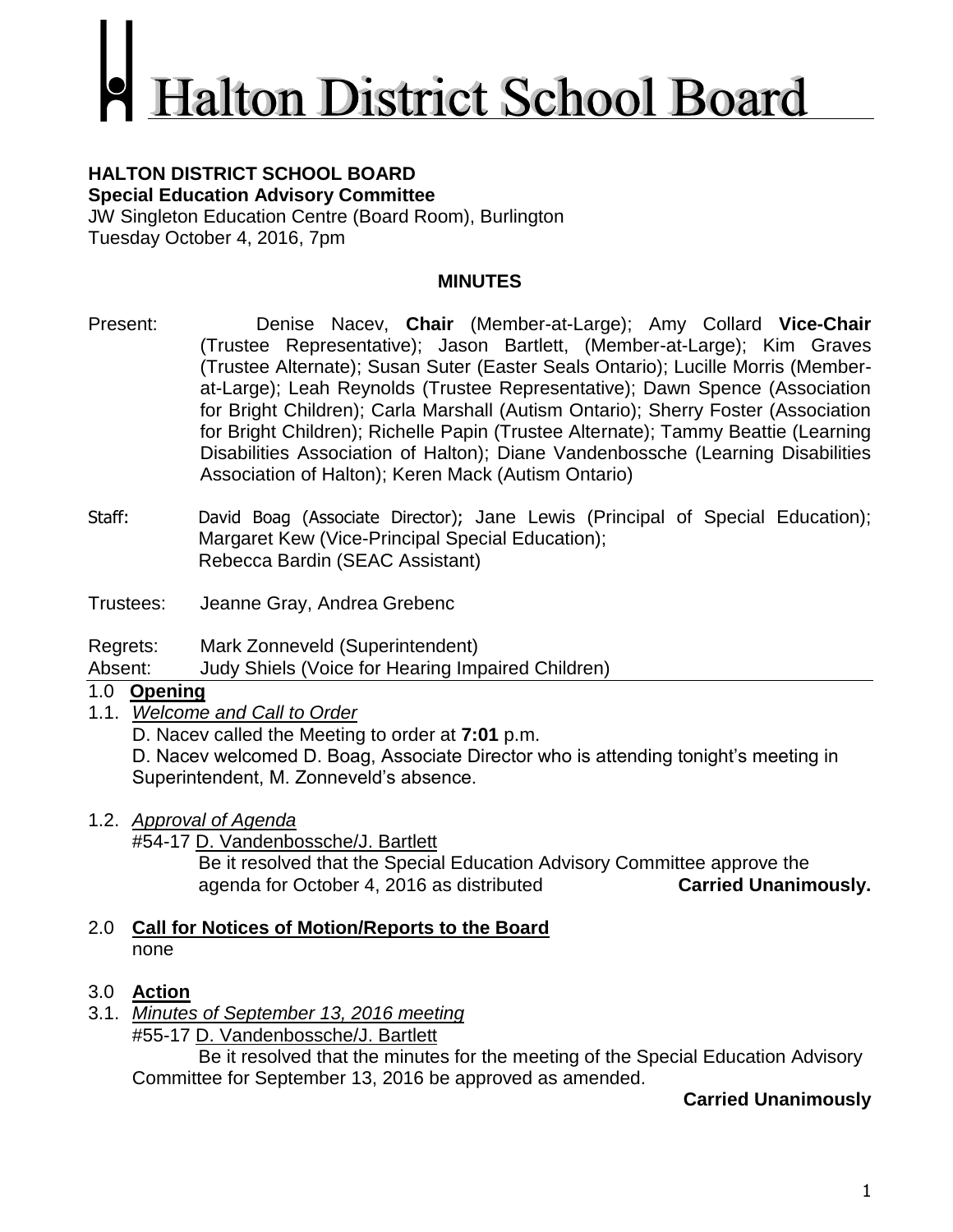## 3.2. *AODA presentation and input – Superintendent Rob Eatough*

R. Eatough presented SEAC with an overview of the Annual review process of the Multi-Year Accessibility Plan and the Annual Review Process Fall 2016.

R. Eatough mentioned that the Accessibility Coordinating Committee is currently seeking a SEAC member to sit on the committee.

Presentation concluded and R. Eatough responded to SEAC questions and comments.

S. Suter requested the details of date/location of the Accessiblity Coordinating Committee meetings and mentioned that this information will be shared with the Easter Seals Representative when a replacement has been confirmed.

R. Eatough responded that the committee primarily meets at J.W. Singleton 4 or 5 times a year, each meeting is approximately 1.5 hrs. and generally takes place during the day. Past meetings have taken place on Thursdays from 9-11am at J. W. Singleton Centre.

S. Suter cautioned SEAC that there have been many incidences where tethers have broken loose and caused serious accidents while students have been secured in a wheel chair during vehicle transportation.

SEAC members gathered in three discussion groups. When discussion concluded R. Eatough assured SEAC that the information gathered at this session will be taken back to the Accessibility Coordinating Committee for further review.

#### 3.3. *Admin Procedure- Self Contained Classroom*

D. Nacev referred to the Self Contained Classroom Admin Procedure that was sent out to SEAC to review and asked if there were any concerns or questions/feedback from SEAC.

S. Foster suggested alternate wording be used to the language "The Board provides smaller class size settings" found in the intended purpose section.

## 4.0 **Questions from the Public**

none

#### 5.0 **SEAC Discussion/Question Period**

D. Nacev referred to the Special Education Plan Review process and mentioned that SEAC will be reviewing content and not spelling/formatting.

- January Student Services recommended changes will be brought forward to SEAC to review.
- February SEAC will have had a month to review the edits to the plan and will be given the opportunity to vote at the February SEAC meeting.

J. Bartlett would like to know how the changes will be brought forward to SEAC?

D. Boag suggested that the format could be in a form of a list indicating the change and where it can be found in the Special Education Plan document.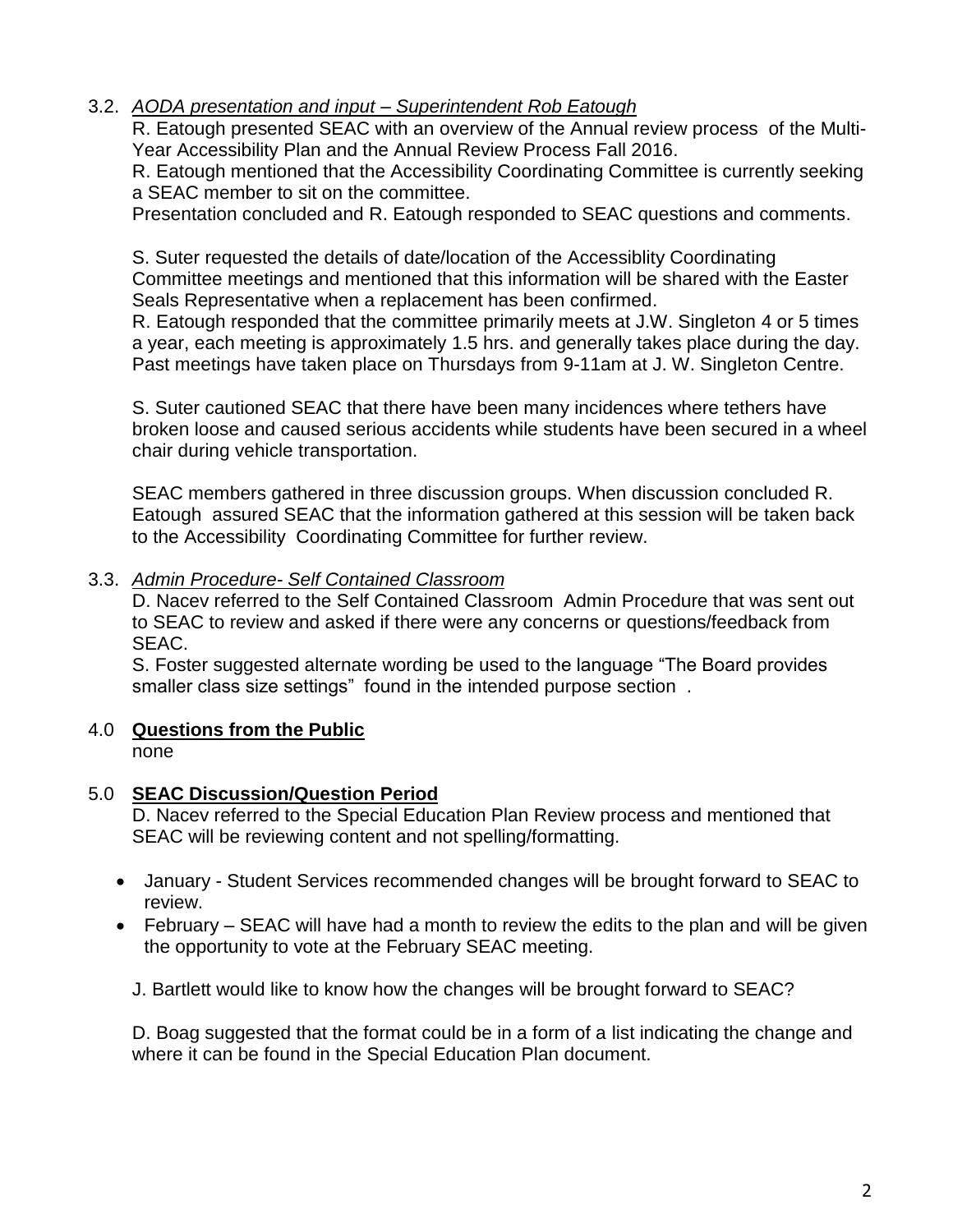D. Vandenbossche requested clarification surrounding math PD scheduled for the North area schools in the next month and would like to know why the East and West area schools are not receiving this training until April?

D. Boag responded that although there is a focus around math and Special Education, the pd opportunities are staggered because of BMS training. J. Lewis responded that Program Leads from School Programs and Student Services are in schools offering a great deal of one-to-one job embedded training.

J. Bartlett acknowledged that the new HDSB website looks great but he is concerned that there is no top level extension to the SEAC page. Discussion ensued and suggestions were brought forward for the HDSB/SEAC site.

D. Boag responded that the HDSB website is intended to be more convenient to navigate – these suggestions will be brought forward to M. Denton.

S. Suter mentioned that she was recently contacted by a Principal through Easter Seals inquiring if Easter Seals could fund a dividing wall for a self-contained class of a development classroom at the secondary level.

D. Boag responded that the Principal be redirected back to the Superintendent of that area.

## 6.0 **Communication to SEAC**

#### 6.1. *Superintendent's Report*

D. Boag asked SEAC to bring forward any questions/comments they may have regarding M. Zonnevled's Superintendent Report that was emailed out to SEAC prior to the meeting.

J. Bartlett would like to know who the SEAC representative is on the Special Education Review Committee. D. Nacev confirmed that she will be representing SEAC on this committee.

S. Foster would like to know if there will be difficulty retrieving information and providing the consultants with the data needed to conduct the review.

D. Boag responded that this will depend on which data the consultants require as some information will come from the outside. The Focus will be to have tangible information within this school year and report back to the Board in January if possible to assist with planning for next year.

D. Boag communicated that Trustee Joanna Oliver was selected by the Chair to sit on the Special Education Review Committee.

D. Nacev requested that SEAC members forward any questions/comments to D. Nacev and M. Zonneveld that they would like brought forward in the Special Education Review.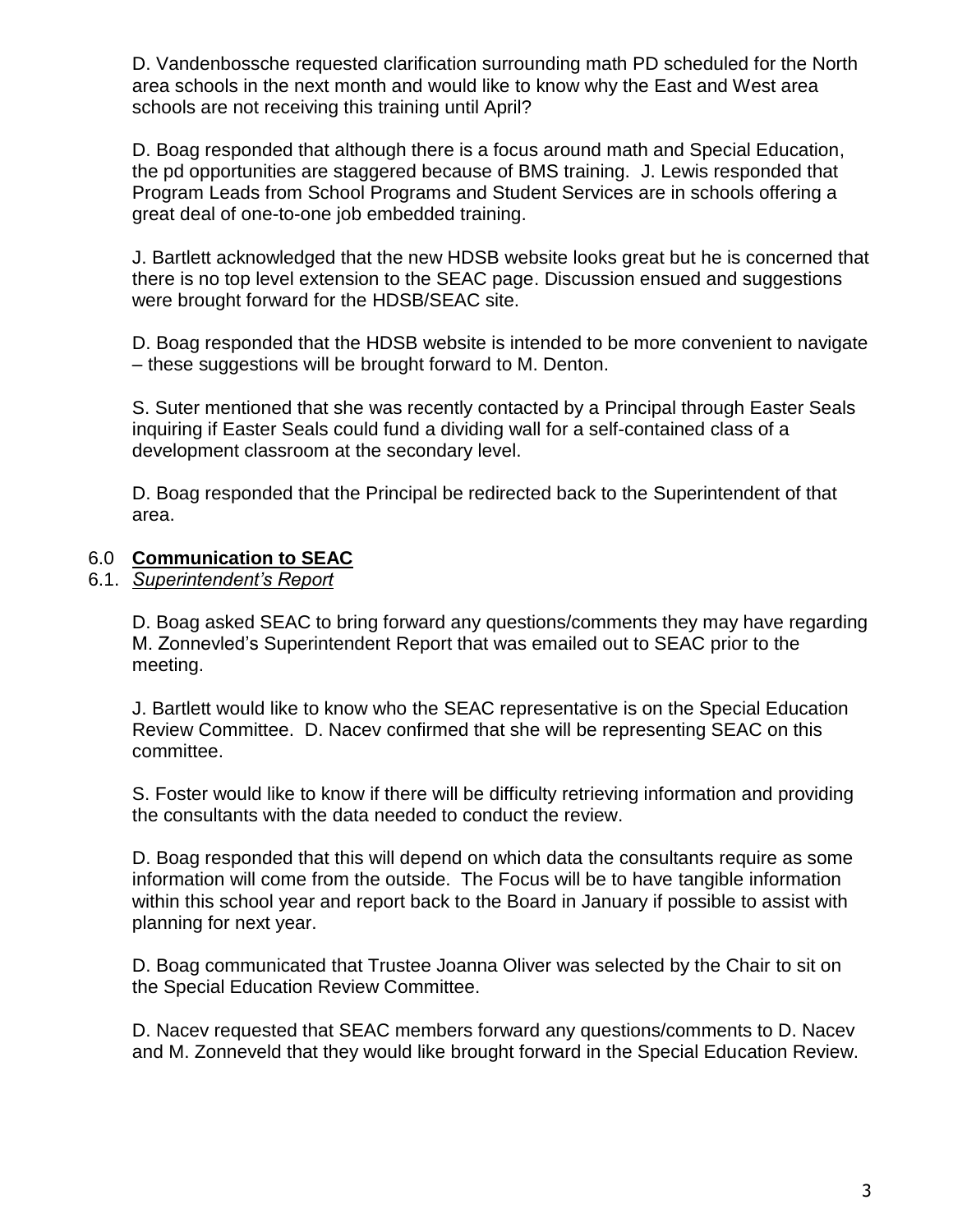# 6.2. *Association Reports*

LDAH Report to SEAC , Oct 5, 2016

First I would like to thank Director Miller for inviting LDAH to be active in many of the LD initiatives- PD planning for Math PD, attending the Lexia Reading Program workshop, attending Technology workshop.

- 1. Reading Rocks will start the third session of our first year of OTF funding on Oct 11. We are in 3 locations - our Resource Centre in Burlington, St. Andrew School in Oakville and Sam Sherratt School in Milton. We offer this specialized reading instruction to struggling readers ages 6-12 free of charge so that families who can't afford outside tutoring can take advantage. If you know of any child who may qualify please help the parents to contact Katie at LDAH. We are also always on the lookout for volunteer tutors - we encourage postsecondary students in relevant courses to apply - we also encourage senior high schools students to apply. We provide the necessary materials and the training.
- 2. Our Lecture Series and Parent Tool Kit sessions are ready to start. October is LD awareness month, as well as Dyslexia Awareness month. It is not coincidental that our first topic, on October 19, presents Phonological Awareness. Our attendees will receive a binder with dedicated dividers which will become part of their tool kit when advocating for their children at school and in the community. We are purchasing 300 copies of the YRDSB Understanding Learning Disabilities waterfall booklet and will distribute these to parents at our workshops throughout the year.
- 3. Our 6th Annual Conference Solutions for Learning Minds that Matter III will take place on Thursday March 23, 2017 at the Holiday Inn, Burlington. Stay tuned for more information.
- 6.3. *Trustee Reports*

A Collard

- Program and Accommodation Review (PAR) S. Miller has prepared a report and will come for discussion at tomorrow's board meeting.
- Trustee Code of Conduct coming forward at tomorrow's Board meeting.

# 6.4. *Committees and Other Reports*

PIC- D. Nacev

- October 14<sup>th</sup>, SEAC will have a table. Location is Craig Kielburger.
- D. Nacev is looking for a SEAC Representative to sit on the PIC Committee.

Protocol and Communication Committee - J. Bartlett

 Any associations with information they would like added to a newsletter – send to J. Bartlett to prepare in mail chimp.

S. Foster commented that currently 4 associations are being represented at SEAC and would like to work as a group to recruit more associations. Discussion ensued amongst the member's and suggestions were brought forward of how this can be achieved together. A. Collard responded that she will supply a list of potential associations and suggested that each SEAC member take one name to contact.